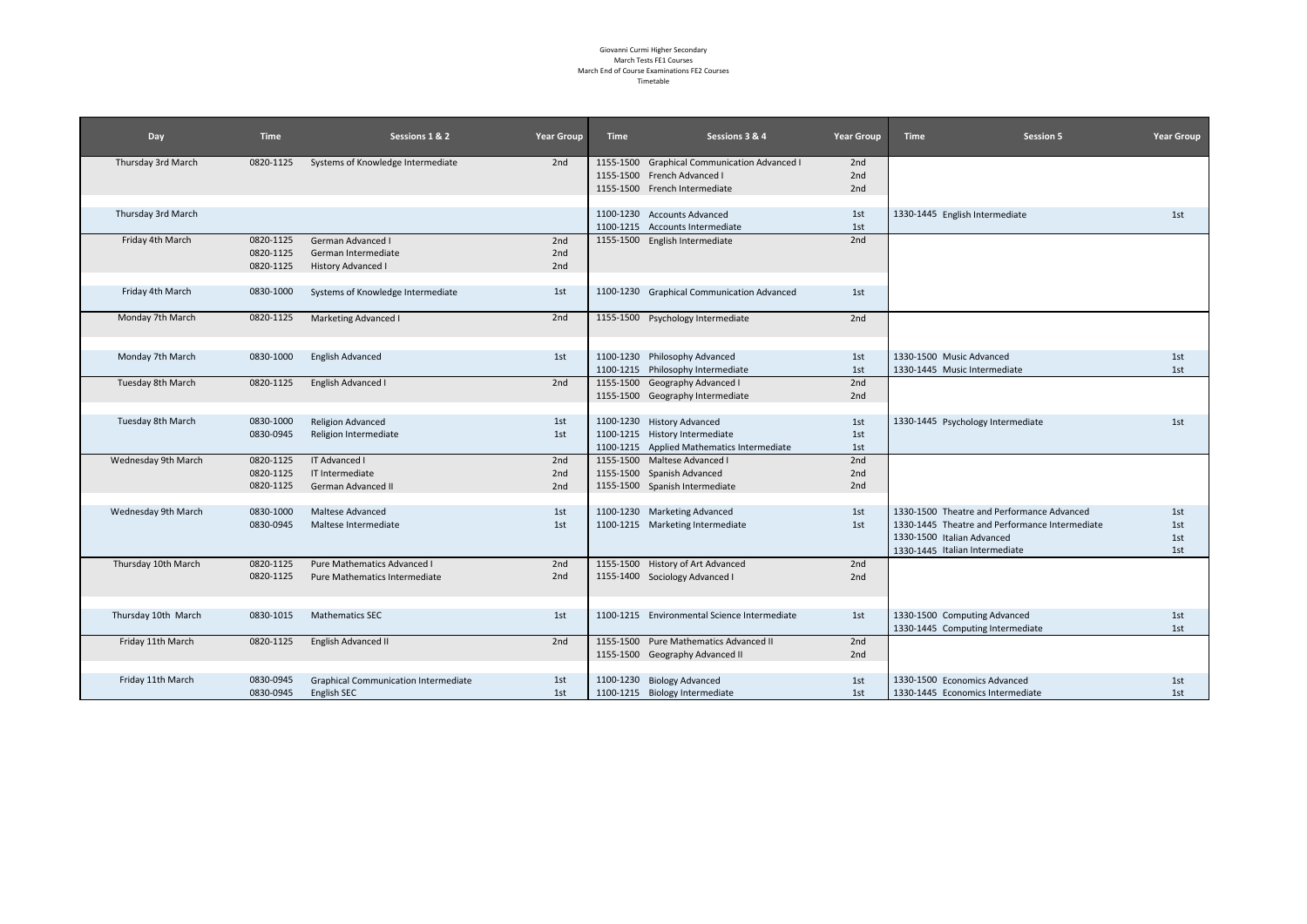### Giovanni Curmi Higher Secondary March Tests FE1 Courses March End of Course Examinations FE2 Courses Timetable

| Monday 14th March    | 0820-1125 | <b>Biology Advanced I</b>                  | 2nd | 1155-1500 Computing Advanced I               | 2nd |                                  |     |
|----------------------|-----------|--------------------------------------------|-----|----------------------------------------------|-----|----------------------------------|-----|
|                      | 0820-1125 | <b>Biology Intermediate</b>                | 2nd | 1155-1500 Computing Intermediate             | 2nd |                                  |     |
|                      |           |                                            |     | 1155-1500 IT Advanced II                     | 2nd |                                  |     |
|                      |           |                                            |     |                                              |     |                                  |     |
| Monday 14th March    | 0830-0945 | <b>Biology SEC</b>                         | 1st | 1100-1230 Pure Mathematics Advanced          | 1st | 1330-1500 Sociology Advanced     | 1st |
|                      |           |                                            |     | 1100-1215 Pure Mathematics Intermediate      | 1st | 1330-1445 Sociology Intermediate | 1st |
| Tuesday 15th March   | 0820-1125 | <b>Biology Advanced II</b>                 | 2nd | 1155-1500 Environmental Science Intermediate | 2nd |                                  |     |
|                      | 0820-1125 | French Advanced II                         | 2nd |                                              |     |                                  |     |
|                      | 0820-1125 | <b>Computing Advanced II</b>               | 2nd |                                              |     |                                  |     |
|                      |           |                                            |     |                                              |     |                                  |     |
| Tuesday 15th March   | 0830-1000 | History of Art Advanced                    | 1st | 1100-1230 German Advanced                    | 1st | 1330-1500 IT Advanced            | 1st |
|                      | 0830-0930 | History of Art Intermediate                | 1st | 1100-1215 German Intermediate                | 1st | 1330-1445 IT Intermediate        | 1st |
|                      |           |                                            |     | 1100-1230 Spanish Advanced                   | 1st |                                  |     |
|                      |           |                                            |     | 1100-1215 Spanish Intermediate               | 1st |                                  |     |
|                      |           |                                            |     | 1100-1215 Spanish SEC                        | 1st |                                  |     |
| Wednesday 16th March | 0820-1025 | Sociology Advanced II                      | 2nd | 1155-1500 Marketing Advanced II              | 2nd |                                  |     |
|                      | 0820-1125 | Sociology Intermediate                     | 2nd | 1155-1500 Marketing Intermediate             | 2nd |                                  |     |
|                      | 0820-1125 | <b>Graphical Communication Advanced II</b> | 2nd |                                              |     |                                  |     |
|                      |           |                                            |     |                                              |     |                                  |     |
| Wednesday 16th March | 0830-1000 | Physics Advanced                           | 1st | 1100-1215 Physical Education Intermediate    | 1st | 1330-1445 Maltese SEC            | 1st |
|                      |           | Physics Intermediate                       |     |                                              |     |                                  |     |
|                      | 0830-0945 |                                            | 1st |                                              |     |                                  |     |
| Thursday 17th March  | 0820-1125 | Physics Advanced I                         | 2nd | 1155-1500 Home Economics Advanced I          | 2nd |                                  |     |
|                      | 0820-1125 | Physics Intermediate                       | 2nd | 1155-1500 Home Economics Intermediate        | 2nd |                                  |     |
|                      | 0820-1055 | Theatre and Performance Advanced I         | 2nd |                                              |     |                                  |     |
|                      | 0820-1055 | Theatre and Performance Intermediate       | 2nd |                                              |     |                                  |     |
|                      |           |                                            |     |                                              |     |                                  |     |
|                      |           |                                            |     |                                              |     |                                  |     |
| Thursday 17th March  | 0830-1000 | Home Economics Advanced                    | 1st | 1100-1215 Classical Studies Intermediate     | 1st | 1330-1500 Geography Advanced     | 1st |
|                      | 0830-0945 | Home Economics Intermediate                | 1st |                                              |     | 1330-1445 Geography Intermediate | 1st |
| Friday 18th March    | 0820-1125 | Maltese Advanced II                        | 2nd | 1155-1500 Home Economics Advanced II         | 2nd |                                  |     |
|                      | 0820-1125 | Maltese Intermediate                       | 2nd | 1155-1500 Physics Advanced II                | 2nd |                                  |     |
|                      | 0820-1125 | Spanish Advanced II                        | 2nd |                                              |     |                                  |     |
|                      |           |                                            |     |                                              |     |                                  |     |
| Friday 18th March    | 0830-1000 | <b>Chemistry Advanced</b>                  | 1st | 1100-1230 Arabic Advanced                    | 1st | 1330-1500 French Advanced        | 1st |
|                      | 0830-0945 | Chemistry Intermediate                     | 1st | 1100-1215 Arabic Intermediate                | 1st | 1330-1445 French Intermediate    | 1st |
| Monday 21st March    | 0820-1125 | Chemistry Advanced I                       | 2nd | 1155-1500 Economics Advanced I               | 2nd |                                  |     |
|                      | 0820-1125 | Chemistry Intermediate                     | 2nd | 1155-1500 Economics Intermediate             | 2nd |                                  |     |
|                      | 0820-1010 | Theatre and Performance Advanced II        | 2nd |                                              |     |                                  |     |
|                      |           |                                            |     |                                              |     |                                  |     |
| Tuesday 22nd March   | 0820-1125 | Chemistry Advanced II                      | 2nd | 1155-1500 Italian Advanced I                 | 2nd |                                  |     |
|                      | 0820-1125 | <b>Economics Advanced II</b>               | 2nd | 1155-1400 Music Advanced I                   | 2nd |                                  |     |
|                      | 0820-0925 | History of Art Intermediate                | 2nd | 1155-1420 Music Intermediate                 | 2nd |                                  |     |
|                      |           |                                            |     | 1155-1500 Applied Mathematics Intermediate   | 2nd |                                  |     |
|                      |           |                                            |     |                                              |     |                                  |     |
| Wednesday 23rd March | 0820-1125 | Religion Advanced I                        | 2nd | 1155-1500 Philosophy Advanced I              | 2nd |                                  |     |
|                      | 0820-1125 | Religion Intermediate                      | 2nd | 1155-1500 Philosophy Intermediate            | 2nd |                                  |     |
|                      | 0820-1125 | Italian Advanced II                        | 2nd | 1155-1430 Music Advanced II                  | 2nd |                                  |     |
|                      | 0820-1125 | Italian Intermediate                       | 2nd |                                              |     |                                  |     |
|                      |           |                                            |     |                                              |     |                                  |     |
|                      |           |                                            |     |                                              |     |                                  |     |